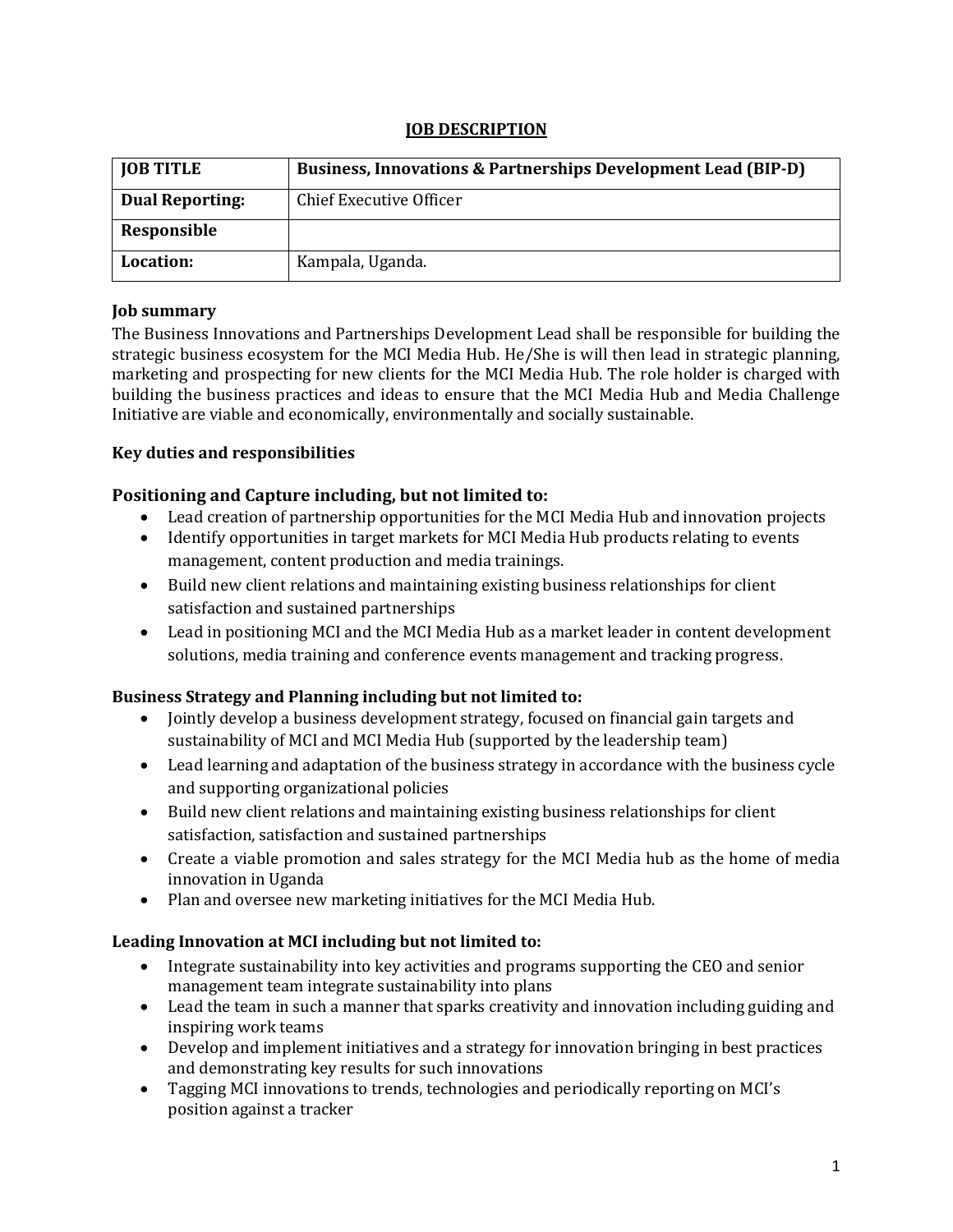# **Business Proposal and Budget Development including but not limited to:**

- Lead on developing new high quality concept notes, proposals and budgets to contribute the vision of the hub on amplifying media innovations
- Engage in identifying new grant and funding opportunities for the MCI Media Hub and Innovation projects
- Jointly review written business and fundable proposals to ensure that requirements are met fully before submission
- Lease with like-minded industry players to understand and adopt to the complex donor landscape and periodically advise MCI on ways to adopt

# **Project Implementation and Support**

- Work with team to lead on implementing business projects and support the team to execute the vision of the client
- Engage in monitoring and evaluation of the MCI Media Hub business projects for impact tracking
- Consistently provide progress reports to the leadership team about project viability, progress and coverage

#### **Person Specifications/ Recruitment Criteria Education / Qualifications / Training required:**

**Essential:** Holder of an Undergraduate degree in Non-profit Management, International Development, Business, marketing or other related field.

**Desirable:** A Master's degree in international development, Marketing, Business management and media leadership and management or a related field

**Previous work experience required:** 

**Essential:** Minimum of 5 years in a business development and marketing role

**Desirable**: Having 4years' plus experience developing business strategy for media organizations, experience on media sustainability and supporting to build businesses for start-ups.

#### **Technical knowledge or skills:**

**Essential:** Experience in developing business and marketing strategies for services and in the media landscape. He/she must understand how the media industry works, the challenges and opportunities available

- Capacity for sensing business opportunities
- Strong communication skills
- Expert knowledge in strategic planning
- Financial prudence
- Experience and skills in proposal writing and fundraising
- A team player who is able to work with diverse teams across the world
- Strong organization and time management
- Skilled events organizer

**Desirable:** Proven Marketing and Sales skills.